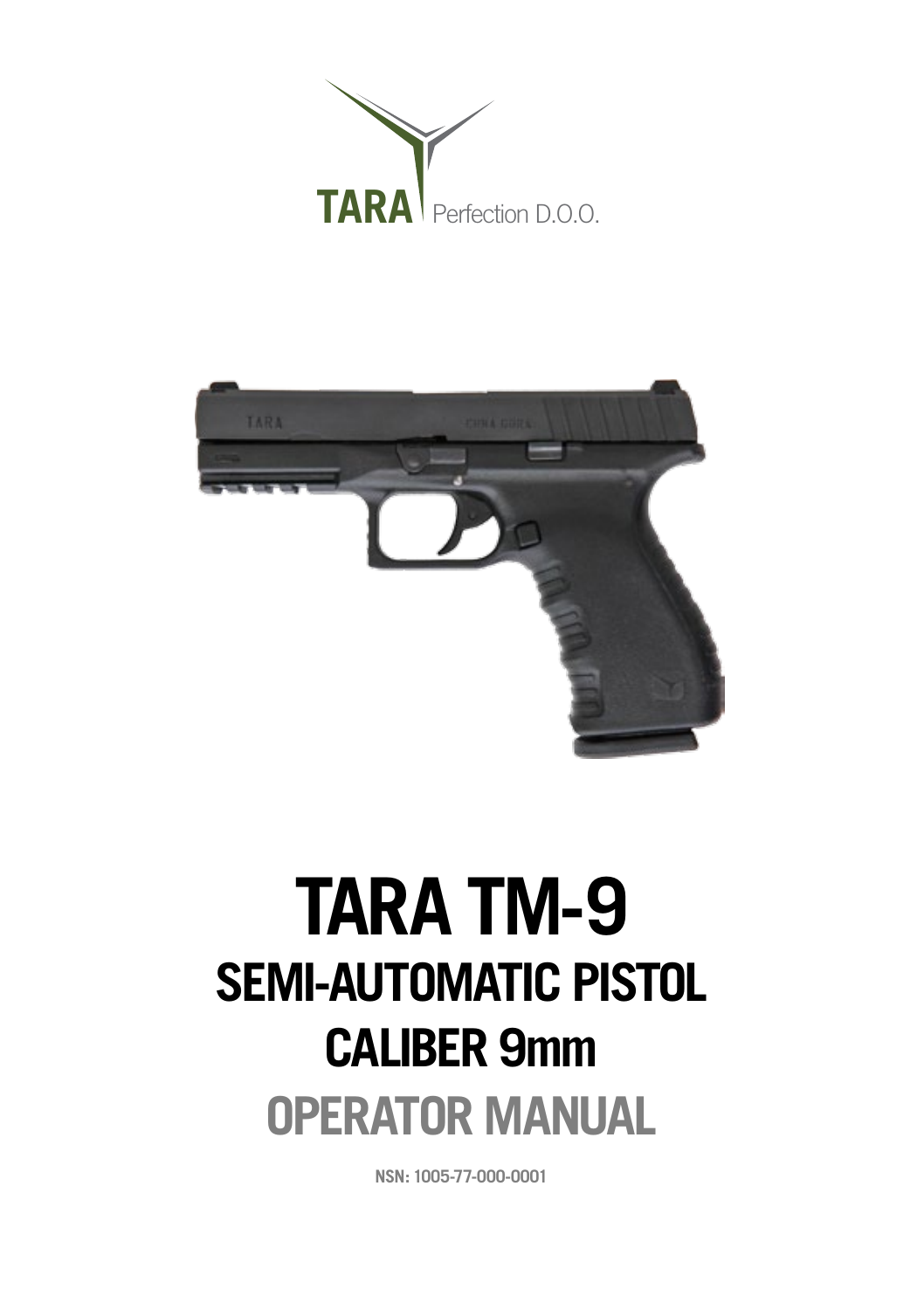# **TABLE OF CONTENTS**

| General Introduction ________<br>Safety Rules ____________________ 4/5                                       | 3  |
|--------------------------------------------------------------------------------------------------------------|----|
| Important Notice                                                                                             | 6  |
| General Features <b>contracts</b><br>Main features _______________                                           | 7  |
| Technical Specifications _______ 8<br>Pistol Set Components _________ 8<br>Functions of the TM-9 pistol __ 9 |    |
| Exploded drawing ______________ 10<br>Lubrication <u>______________</u> __                                   | 11 |
| Parts and Assembly Groups __ 12                                                                              |    |
| Sights _______________________                                                                               | 13 |
| Loading and firing ___________                                                                               | 13 |
| Unloading ___________________                                                                                | 14 |
|                                                                                                              |    |
| Manufacturers Guarantee _____ 16                                                                             |    |
| Safety Checks                                                                                                | 16 |

Rev. 20130816-1B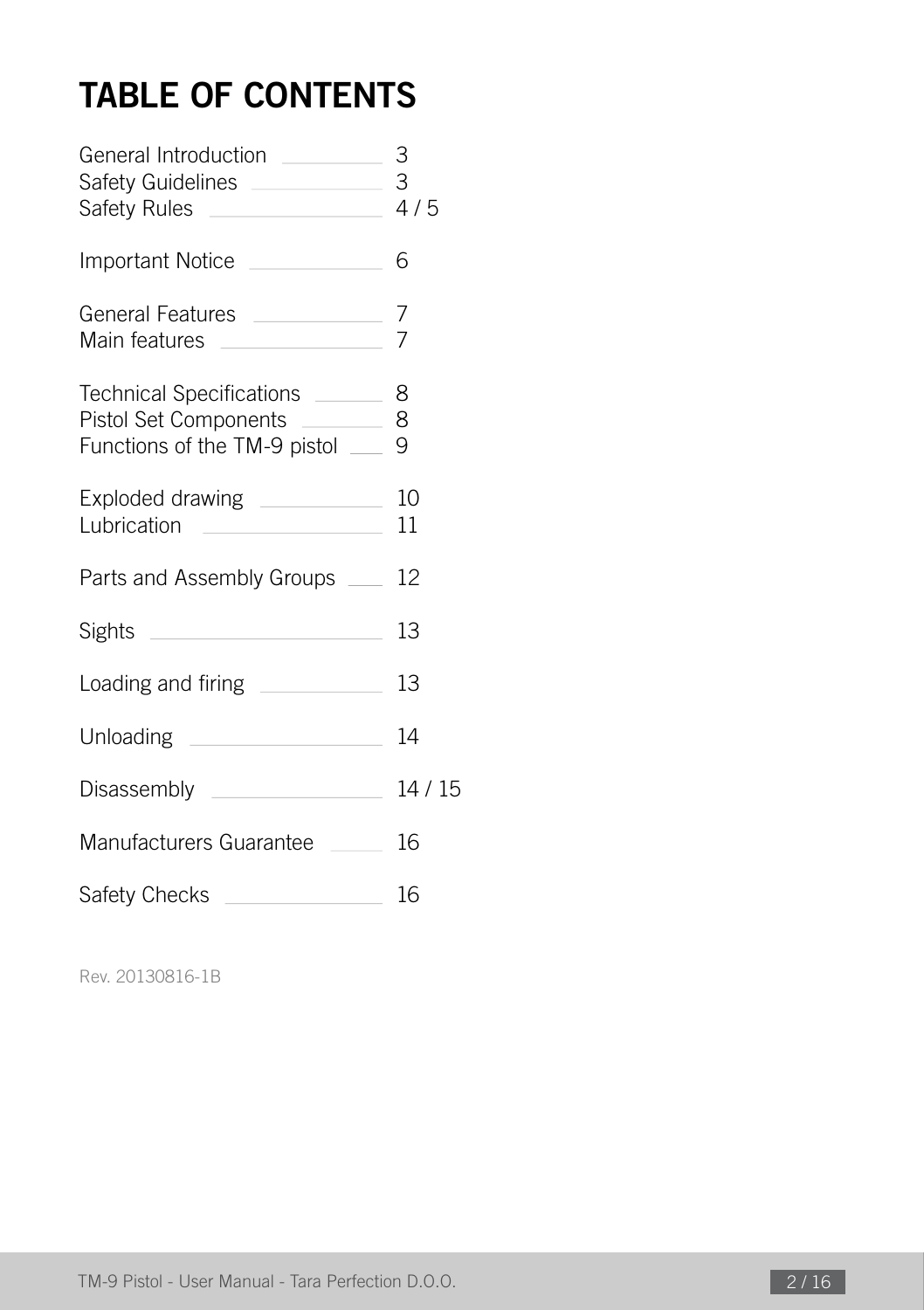### **A. GENERAL INTRODUCTION**

#### **ATTENTION:**

LAW ENFORCEMENT AND MILITARY PERSONNEL ARE TRAINED ON A HIGHER LEVEL AND THIS MAY OVERRIDE SOME OF THESE GUIDELINES. TO PROVIDE SAFETY WHILE OPERATING ON A COMBAT ORIENTED LEVEL, SPECIAL TRAINING FOCUSING ON SAFE TACTICAL PROCEDURES, IS RECOMMENDED.

IGNORING THE SAFETY INFORMATION IN THIS MANUAL COULD CAUSE INJURY OR DEATH.

### **ATTENTION:**

READ AND UNDERSTAND THIS USER MANUAL, GIVING ADVICE ON THE PROPER HANDLING AND FUNCTIONING OF THE TARA TM-9 PISTOL BEFORE LOADING AND FIRING YOUR PISTOL. YOUR SAFETY AND THE SAFETY OF OTHERS DEPEND ON THE CONSTANT EMPLOYMENT OF SAFE **PRACTICES** 

IF YOU ARE NOT FAMILIAR WITH FIREARMS, SEEK ADVICE AND INSTRUCTION FROM QUALIFIED INSTRUCTORS.

#### **ATTENTION:**

WHEN THE MAGAZINE IS BEING REMOVED OR INSERTED, THERE CAN ALWAYS BE A ROUND IN THE CHAMBER. A ROUND IN THE CHAMBER WILL DISCHARGE WHEN THE TRIGGER IS PULLED WITH THE MAGAZINE INSERTED OR REMOVED.

YOU SHOULD NEVER LEAVE A PISTOL UNATTENDED, EVEN WITH THE MAGAZINE REMOVED. AFTER REMOVING THE MAGAZINE YOU SHOULD ALWAYS VERIFY THAT THE CHAMBER IS EMPTY BEFORE DISMANTLING THE FIREARM FOR CLEANING OR ANY OTHER REASON.

#### **WARNING:**

IF THE TARA PISTOL OR ANY OTHER FIREARM IS HANDLED WITHOUT CARE, AN UNINTENTIONAL DISCHARGE COULD BE CAUSED, RESULTING IN DEATH, SERIOUS INJURY OR PROPERTY DAMAGE. THIS TARA PRODUCT IS POTENTIALLY LETHAL!

### **B. SAFETY GUIDELINES**

#### **ATTENTION:**

IT IS ESSENTIAL TO FOLLOW THE SAFETY INSTRUCTIONS TO AVOID INJURY OR DAMAGE, NO MATTER IF YOU ARE AN EXPERIENCED SHOOTER, FAMILIAR WITH ALL PROCEDURES IN THIS MANUAL, OR IF YOU HAVE NEVER HANDLED A PISTOL BEFORE. YOU SHOULD READ THIS ENTIRE MANUAL CAREFULLY.

#### **WARNING:**

TARA PISTOLS HAVE SEVERAL INTERNAL FEATURES TO PREVENT AN ACCIDENTAL DISCHARGE IF THE PISTOL SHOULD BE DROPPED OR RECEIVE HEAVY IMPACTS TO ANY SIDE OF THE PISTOL.

YOU NEED TO ADHERE STRICTLY TO THE SAFETY INSTRUCTIONS IN THIS MANUAL TO AVOID ACCIDENTS.

ANY MECHANICAL DEVICE COULD BE SUBJECT TO PART FAILURES WHEN EXPOSED TO EXTREME FORCES BEYOND NORMALL SPORTING OR LAW ENFORCEMENT USE. THEREFORE THE SAFE FUNCTION OF THIS PISTOL CAN ONLY BE

GUARANTEED, IF NO PARTS ARE CHANGED OR MODIFIED AND IF THE PISTOL IS USED FOR ITS INTENDED PURPOSE ONLY.

#### **WARNING:**

THE PISTOL NEEDS NO OUTSIDE LATERAL SAFETY LEVER. IT IS FIRED LIKE A DOUBLE-ACTION REVOLVER BY SIMPLY PULLING THE TRIGGER. FOR CIVILIAN USE ALWAYS KEEP THE PISTOL UNLOADED. NEVER TOUCH THE TRIGGER OF A LOADED PISTOL UNLESS YOU INTEND TO SHOOT.

#### **WARNING:**

IF ANY FUNCTION OF THE PISTOL SEEMS TO BE INNEFFECTIVE, THERE IS A RISK OF AN ACCIDENTAL DISCHARGE. IN THIS CASE, IT IS TO BE IMMEDIATELY UNLOADED AND CHECKED BY TARA INC. AUTHORIZED PERSONNEL BEFORE USING IT AGAIN!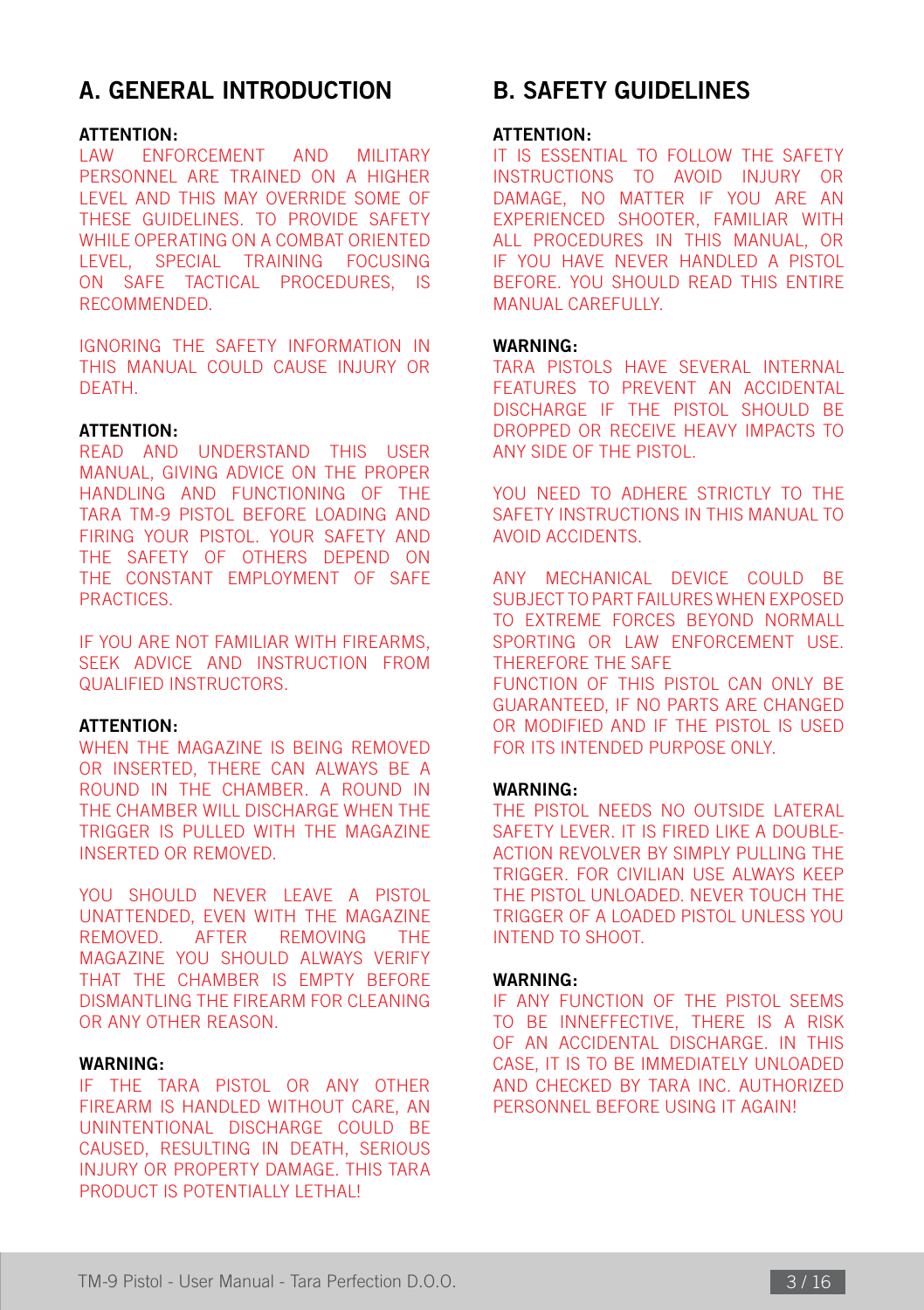### **C. SAFETY RULES**

TO AVOID ACCIDENTAL DISCHARGES ALWAYS HANDLE YOUR PISTOL AS IF IT WERE LOADED.

DO NOT POINT YOUR MUZZLE AT ANYTHING YOU DO NOT INTEND TO SHOOT.

NEVER TAKE ANYONE'S WORD THAT A GUN IS UNLOADED: CHECK IT YOURSELF, WITH FINGERS OFF THE TRIGGER, AND THE PISTOL POINTED IN A SAFE DIRECTION.

KEEP THE BARREL AND SLIDE CLEAR OF ANY OBSTRUCTIONS SO THAT YOUR PISTOL CAN FUNCTION CORRECTLY AND SAFELY.

DO NOT PULL THE TRIGGER OR PUT YOUR FINGER IN THE TRIGGER GUARD UNLESS YOU AIM AT SOMETHING YOU INTEND TO **SHOOT** 

FOR STORAGE: UNLOAD THE FIREARM AS DESCRIBED BELOW. MAKE SURE THAT THE CHAMBER IS EMPTY AND THE MAGAZINE IS REMOVED. POINT THE MUZZLE IN A SAFE DIRECTION AND PULL THE TRIGGER. STORE THE PISTOL IN THIS CONDITION ONLY.

DO NOT SHOOT AT HARD OR LIQUID SURFACES. BULLETS MAY RICOCHET AND TRAVEL IN ANY DIRECTION AND HIT YOU, OR ANY OTHER OBJECT.

ALWAYS BE SURE YOUR BACKSTOP OR BULLET-TRAP IS ADEQUATE BEFORE YOU START TARGET PRACTICE IN ORDER NOT TO HIT ANYTHING OUTSIDE THE RANGE.

ALWAYS BE ABSOLUTELY SURE OF YOUR TARGET AND THE AREA BEHIND IT BEFORE PULLING THE TRIGGER. A BULLET COULD TRAVEL THROUGH OR PAST YOUR TARGET. IF IN DOUBT, DO NOT SHOOT.

NEVER LEAVE YOUR PISTOL UNATTENDED. SOMEONE, COULD FIRE IT - ESPECIALLY A CHILD.

NEVER USE A PISTOL THAT DOES NOT FUNCTION PROPERLY AND NEVER FORCE A JAMMED ACTION, AS THE ROUND MIGHT EXPLODE.

NEVER TRANSPORT YOUR PISTOL IN LOADED CONDITION.

SHOULD YOUR PISTOL HAVE A MALFUNCTION, FOLLOW THIS PROCEDURE: ALWAYS AIM THE PISTOL TOWARDS THE TARGET AND WAIT 30 SECONDS (SLOW IGNITION). IF A ROUND DOES NOT FIRE, REMOVE THE MAGAZINE, EJECT THE ROUND AND EXAMINE THE PRIMER. IF THE FIRING PIN MARKING ON THE PRIMER IS LIGHT, OR NON-EXISTENT, TAKE YOUR PISTOL TO A COMPETENT GUNSMITH FOR EXAMINATION. IF THE FIRING PIN MARKING ON THE PRIMER SEEMS NORMAL, ASSUME FAULTY AMMO. REMOVE THE MISFIRED ROUND RELOAD AND GO ON FIRING.

NOTE: MISFIRED ROUNDS SHOULD BE DISPOSED IN ACCORDANCE WITH THE AMMUNITION MANUFACTURERS INSTRUCTIONS.

DO NOT FIRE YOUR PISTOL NEAR ANIMALS UNLESS THEY ARE USED TO THE NOISE. AN ANIMAL'S REACTION COULD CAUSE INJURY OR ACCIDENTS.

NEVER WALK, CLIMB, FOLLOW A COMPANION OR HUNT WITH YOUR PISTOL READY TO FIRE OR OUT OF ITS HOLSTER.

WHEN READY TO FIRE, MAKE SURE THAT THE AREA BEHIND THE SLIDE IS FREE (WATCH YOUR THUMB) AS SLIDE WILL MOVE BACK UPON FIRING.

ALWAYS EMPLOY A COMPETENT PERSON TO MAINTAIN SAFETY, DISCIPLINE AND CONTROL WHEN A GROUP IS FIRING ON A RANGE TO REDUCE THE RISKS OF AN ACCIDENT.

CONSULT A DOCTOR IF YOU ARE TAKING MEDICATION, TO MAKE SURE YOU ARE FIT TO SHOOT.

ALWAYS WEAR HEARING PROTECTION WHEN SHOOTING, ESPECIALLY ON INDOOR RANGES. WITHOUT HEARING PROTECTION, THE NOISE FROM YOUR PISTOL COULD CAUSE HEARING LOSS.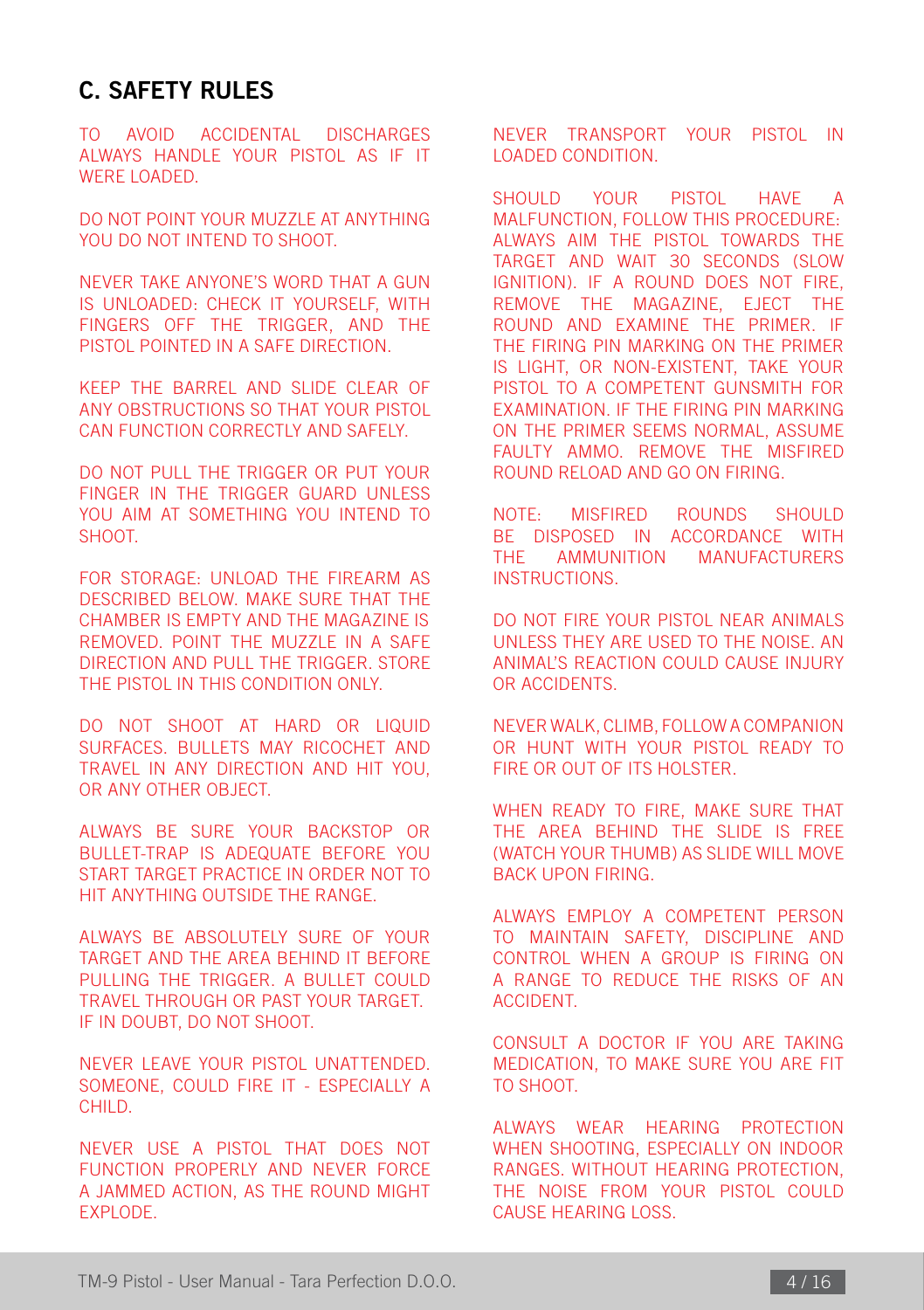ALWAYS WEAR SHOOTING GLASSES FOR EYE PROTECTION. DO NOT SHOOT THE PISTOL TOO CLOSE TO YOUR EYES AS THE SLIDE WILL MOVE BACK UPON FIRING.

MAKE SURE YOUR PISTOL IS UNLOADED BEFORE CLEANING OR STORING IT. WHEN HANDING IT TO ANOTHER PERSON, THE SLIDE SHOULD BE LOCKED OPEN WITH THE MAGAZINE REMOVED.

KEEP YOURSELF AND OTHERS CLEAR OF THE EJECTION PORT, AS CARTRIDGES ARE EJECTED WITH ENOUGH SPEED TO CAUSE INJURY. NEVER PLACE FINGERS IN THE EJECTION PORT OR ON THE HOT BARREL DURING OR AFTER FIRING.

DO NOT PLACE FINGERS IN THE EJECTION PORT - THE SLIDE MOVING FORWARD COULD CAUSE INJURY.

ALWAYS CARRY YOUR PISTOL EMPTY AND OPEN ON THE RANGE, UNTIL READY TO FIRE. KEEP YOUR PISTOL POINTED DOWNRANGE DURING LOADING, FIRING, AND UNLOADING.

NEVER DRINK ALCOHOL OR TAKE DRUGS BEFORE OR DURING SHOOTING. YOUR VISION AND JUDGMENT COULD BE SERIOUSLY IMPAIRED.

ONLY USE HIGH QUALITY FACTORY AMMUNITION IN THE CALIBER OF YOUR PISTOL.

USING RELOADED AMMUNITION WILL VOID THE TARA WARRANTY. RELOADED AMMUNITION MAY NOT MEET (SAMMI/ CIP) SPECIFICATIONS AND COULD EXCEED LIMITS, THUS BEING DANGEROUS.

DO NOT SHOOT THE PISTOL NEAR YOUR STOMACH BECAUSE OF THE SLIDE MOVEMENT UPON FIRING.

#### CAUTION:

DO NOT CARRY THE PISTOL IN A LOADED CONDITION. THIS IS NOT THE RECOMMENDED CARRYING METHOD FOR CIVILIAN USE.

#### CAUTION:

IN ORDER TO MINIMIZE THE RISK OF AN UNINTENTIONAL DISCHARGE ONLY LOAD LIVE AMMUNITION INTO YOUR PISTOL WHEN YOU ARE READY TO SHOOT.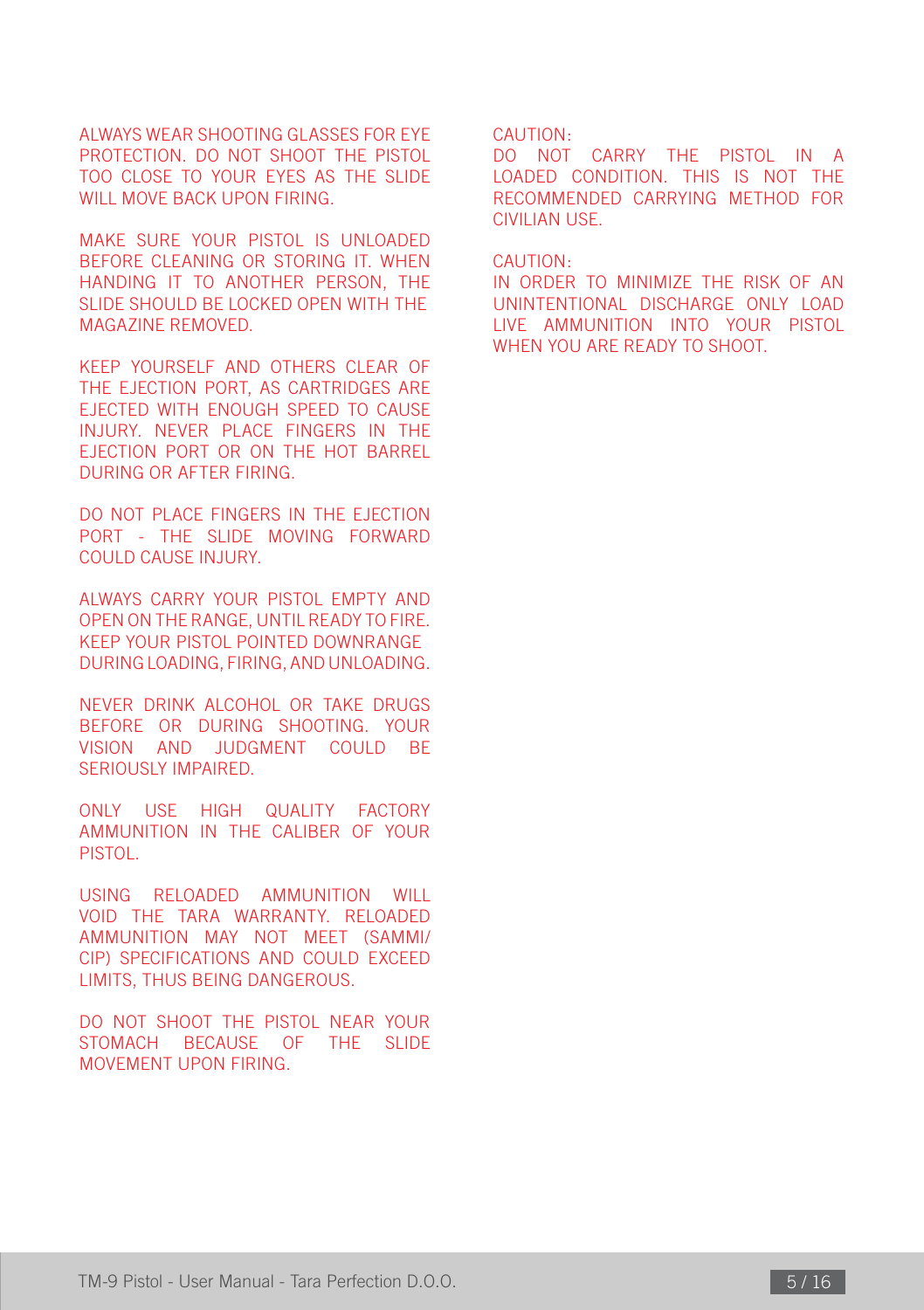### **IMPORTANT NOTICE**

READ AND UNDERSTAND THIS MANUAL BEFORE REMOVING THIS FIREARM FROM ITS PACKAGE. PAY SPECIAL ATTENTION TO SAFETY INSTRUCTIONS, INFORMATION AND PROCEDURES.

### **INSTRUCTIONS FOR USE OF TARA TM-9 PISTOLS**

Always assume that the TARA pistol or any other firearm is loaded. The firearm must be considered to be loaded until the magazine is removed and you have inspected the chamber and completed the unloading procedures.

Always keep your finger outside the trigger-guard until the firearm is pointed in a safe direction or at a target and you intend to shoot.

When using a two-hand grip to shoot, the thumb of the weak hand should be on the weak hand side of the pistol because the slide will move backwards while shooting. Read and understand all instructions and safety information in this manual before using your TARA pistol.

This manual is applicable for the TARA TM-9 pistol, operating with the DARE (Double-Action-Rapid-Engagement) Trigger-Sytem.

The TARA pistol, like all firearms, is a dangerous weapon and must be kept out of reach of unauthorized persons, especially children.

It is essential to follow all basic safety instructions and rules of this manual in order to avoid personal injury or any kind of damage. For all sales contracts with TARA Perfection D.O.O. place of Jurisdiction shall be Podgorica, Montenefro and Montenegro State Law shall be applicable.

The manufacturer's warranty and liability of TARA Perfection D.O.O. are limited as per its General Terms of Sale & Delivery.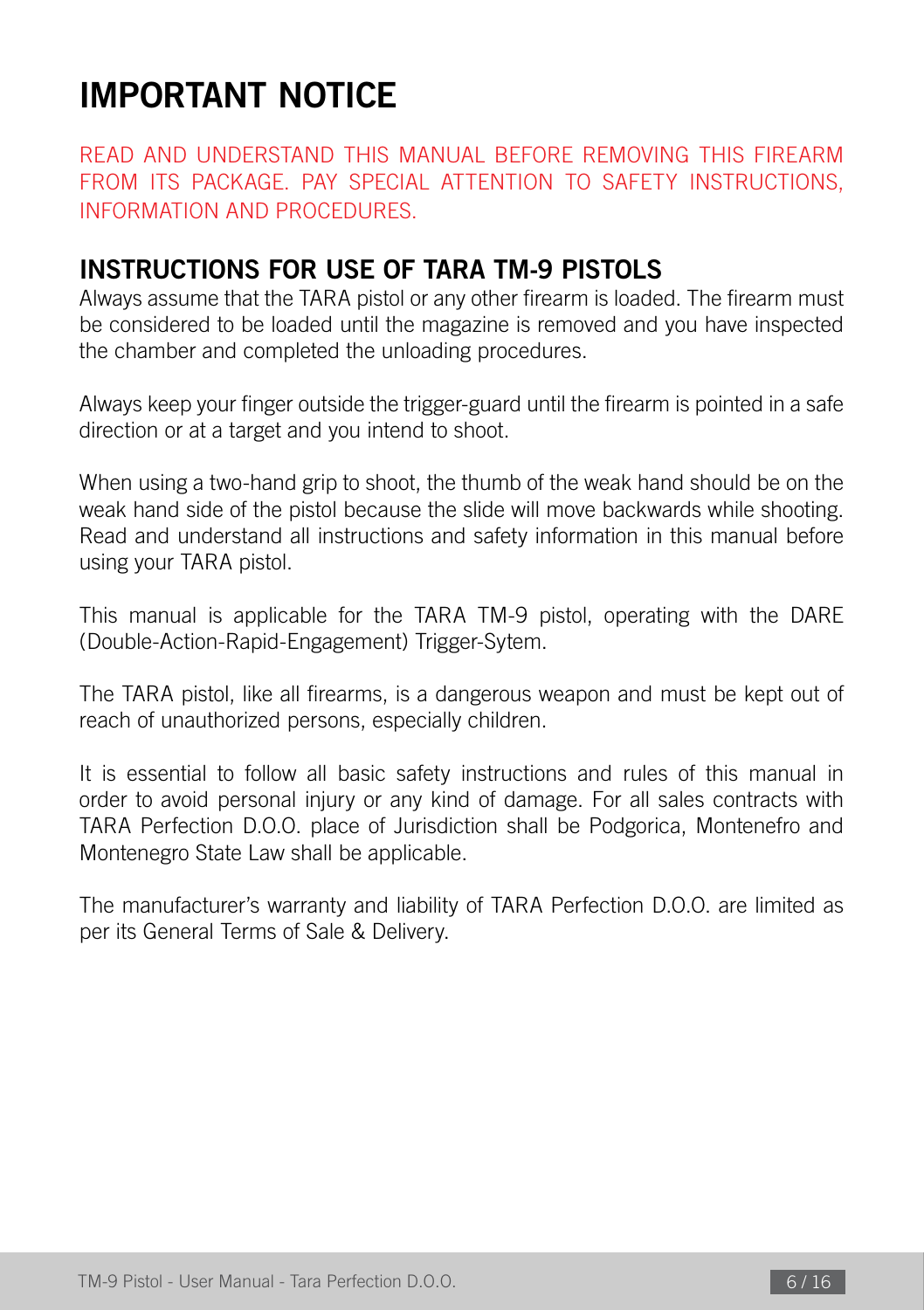# **GENERAL FEATURES**

The TARA TM-9 DOUBLE ACTION pistol is the answer to latest handgun design regarding safety, function and reliability.

- Low weight
- Low bore-axis
- High magazine capacity
- High standards of manufacturing methods
- High quality materials
- High life-time expectancy

The TARA TM-9 pistol combines the advantages of a recoil-operated self-loading system with the advantages of a special double action trigger, known as the DARE (Double-Action-Rapid-Engagement) Trigger-Sytem and offers an automatic firing pin safety to enhance the safety standards provided by the DARE-System.

All 10 rounds are loaded automatically during the slide action until the magazine is empty and the slide will remain in the open position, held by the slide stop lever.

# **MAIN FEATURES**

The "DARE" - Trigger - System allows the shooter to be ready to fire at any time without having to operate external safety devices or the need to cock a hammer.

The "DARE" trigger system offers the same comfort and safety as a revolver. Once the trigger is released after or half-way before fully pulling the trigger, the firing pin will be completely released again and the pistol is in a safe condition. In addition, the DARE system allows consecutive strikes on "hard" primers in case they did not discharge after the first hit by the firing pin.

The slide stop lever can easily be operated with the shooting hand. The magazine release is fully ambidextrous.

The high-strength polymer receiver, with its hardened steel inlay, features ideal dimensions, optimum receiver angle and low weight. In order to still better adapt the receiver to personal hand dimensions the receiver has 3 exchangeable back-straps.

TARA pistols have passed the toughest military and industrial tests and are known worldwide tor their 21st Century technology, durability, and accuracy.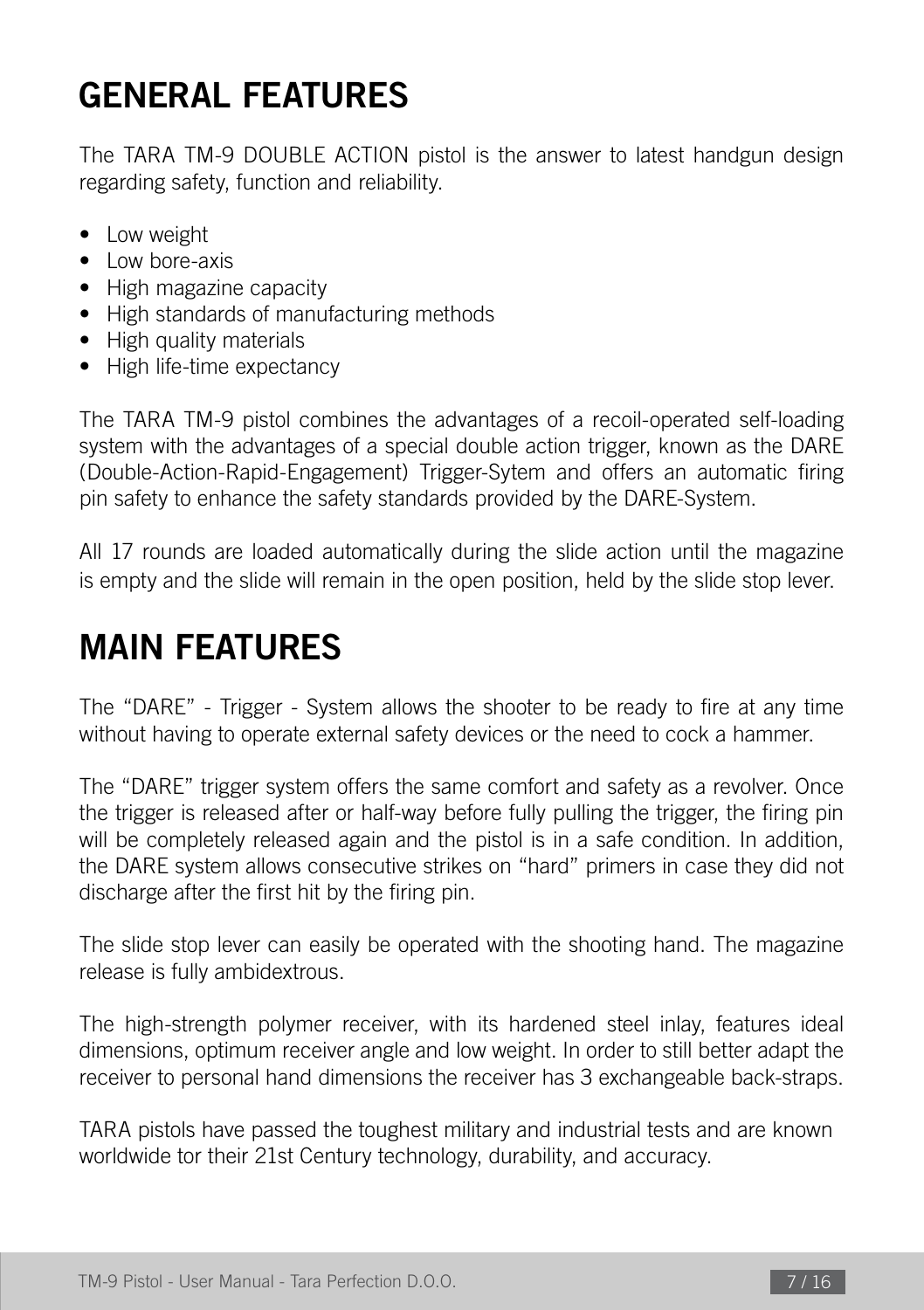# **TECHNICAL SPECIFICATIONS**

- Caliber: 9x19 mm
- Length (slide): 185 mm
- Height including magazine: 128 mm
- Width: 30 mm
- Length between sights: 160 mm
- Barrel length: 113 mm
- Barrel profile: right hand / twist, number of twists: 6
- Magazine capacity: 10
- Mass (weight):
	- empty without magazine: 750 g
	- empty magazine standard: 88 g
	- full magazine: 340 g
- Muzzle velocity (Vo\*): 350 m/s
- Muzzle energy (Eo): 460 J
- Trigger travel for discharge: ~12 mm
- Trigger (standard): 3 kg

\* depending on ammunition used Technical specifications may be altered without notice!

# **PISTOL SET COMPONENTS**

- Pistol TM-9
- Spare magazine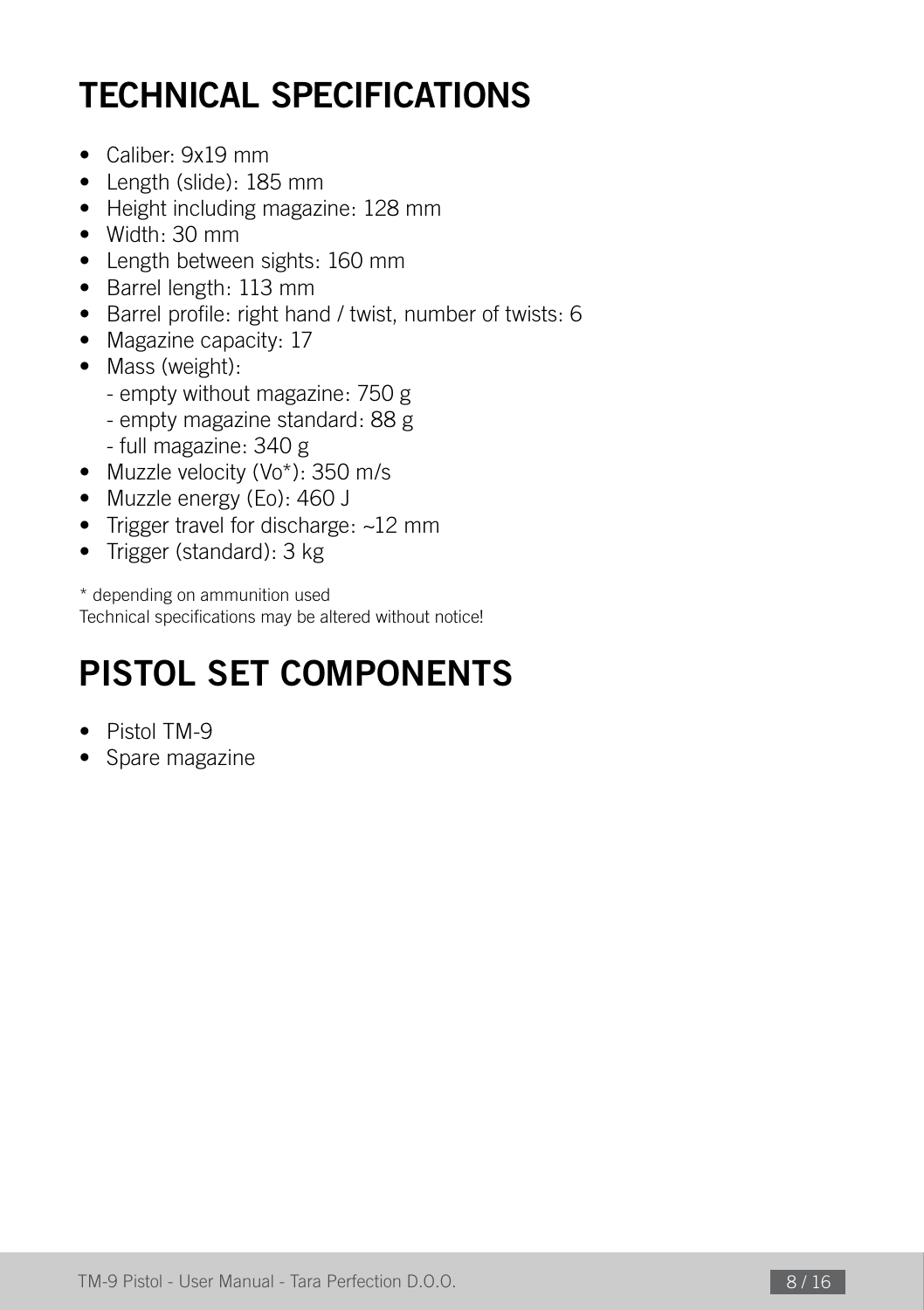# **FUNCTIONS OF THE TARA PISTOL**

### **1. REMOVE THE MAGAZINE**

Make sure that no round is in the chamber by locking the slide back and checking carefully that no rounds are present. In this condition the pistol is unloaded, without magazine, the firing pin is released and secured by the firingpin-safety, trigger completely released in front position.

### **2. LOAD THE CHAMBER**

Load the chamber by pulling back the slide to its rearmost position and let it run forward. The pistol is now chambered, i.e., firing pin spring is still released, trigger in its foremost position and the firing-pin safety is on. The following explanation describes the function of the elements when the pistol is loaded. When manipulating the pistol, always unload the pistol, verifying that the chamber is empty and that the magazine has been removed, as described under section 1 above.

When the trigger is pulled back to the first pressure point, the weapon is released from safety, i.e., the trigger bar lies behind the safety ramp, the firing pin safety is pushed up and thus off, and the firing pin is under tension.

As the trigger is pulled further back, the trigger bar releases the firing pin by means of the connector. The firing pin hits the primer and the cartridge discharges. The recoil impulse moves the slide backward. After about **3mm** movement to the rear, the locking action between the barrel and the slide will be released, the barrel swings downward over the **ramp**.

The slide moves further back until it reaches its final position. During this movement, the cartridge is extracted from the barrel by the extractor, and is then thrown out to the right by the ejector.

### **3. THE RECOIL SPRING NOW PUSHES THE SLIDE BACK FORWARD**

The trigger bar re-connects with the firing pin and as the slide moves further forewards, the firing pin safety is not being pushed up any more and is "on" again by blocking the firingpin-channel.

The breach-face pushes a new round out of the magazine into the chamber. The barrel locks with the slide again and the pistol is again in the chambered safe condition with the firing-pin-spring released and the trigger in the forward-most position, ready to fire.

After the last round has been fired, the slide will be held in the open position by the slide stop lever. After inserting a new (full) magazine, the slide-stop-lever can be released by pulling back the slide to allow the slide-stop-lever to disengage and the slide to move forward, charging the top-round from the magazine.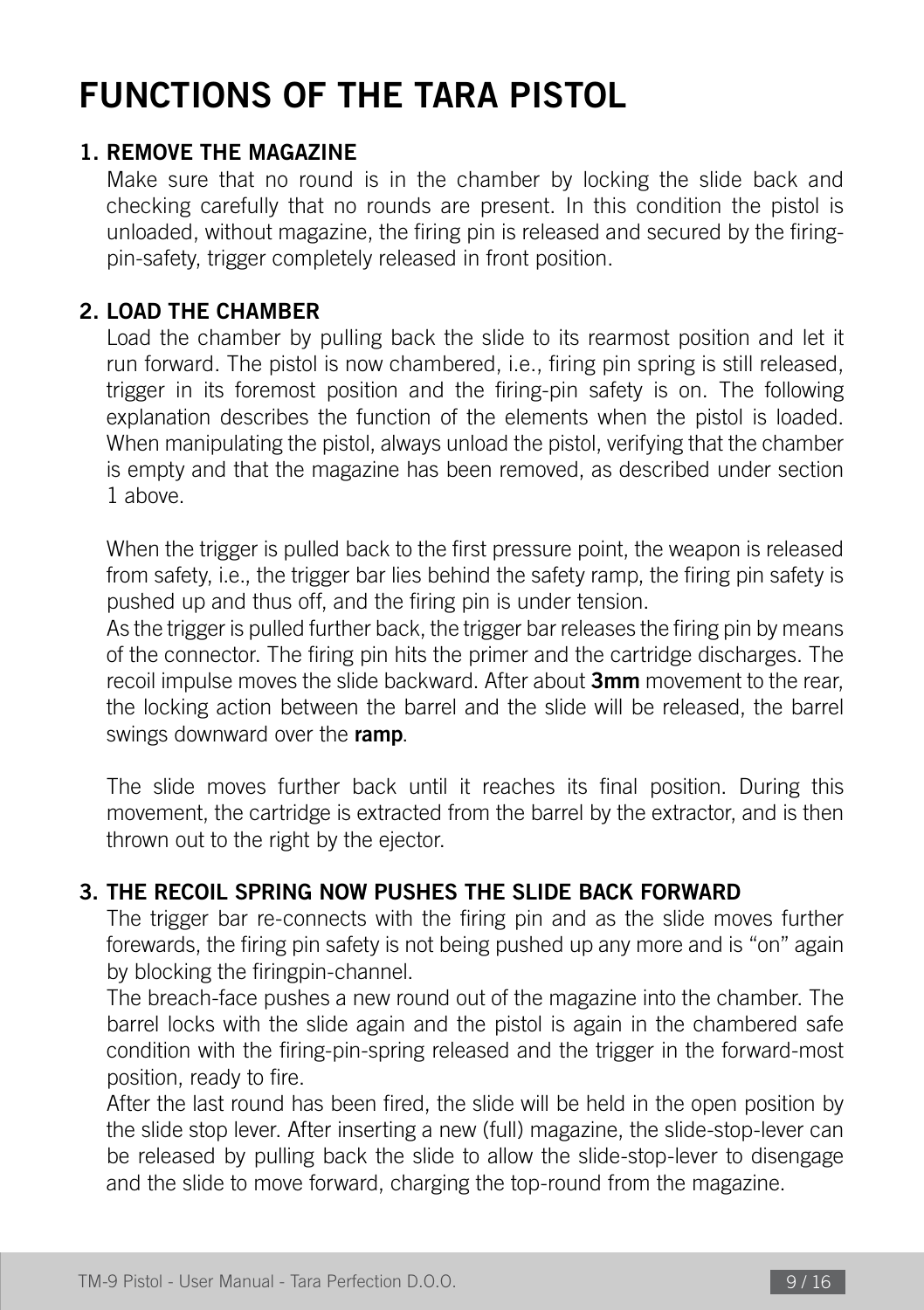### **EXPLODED DRAWING**

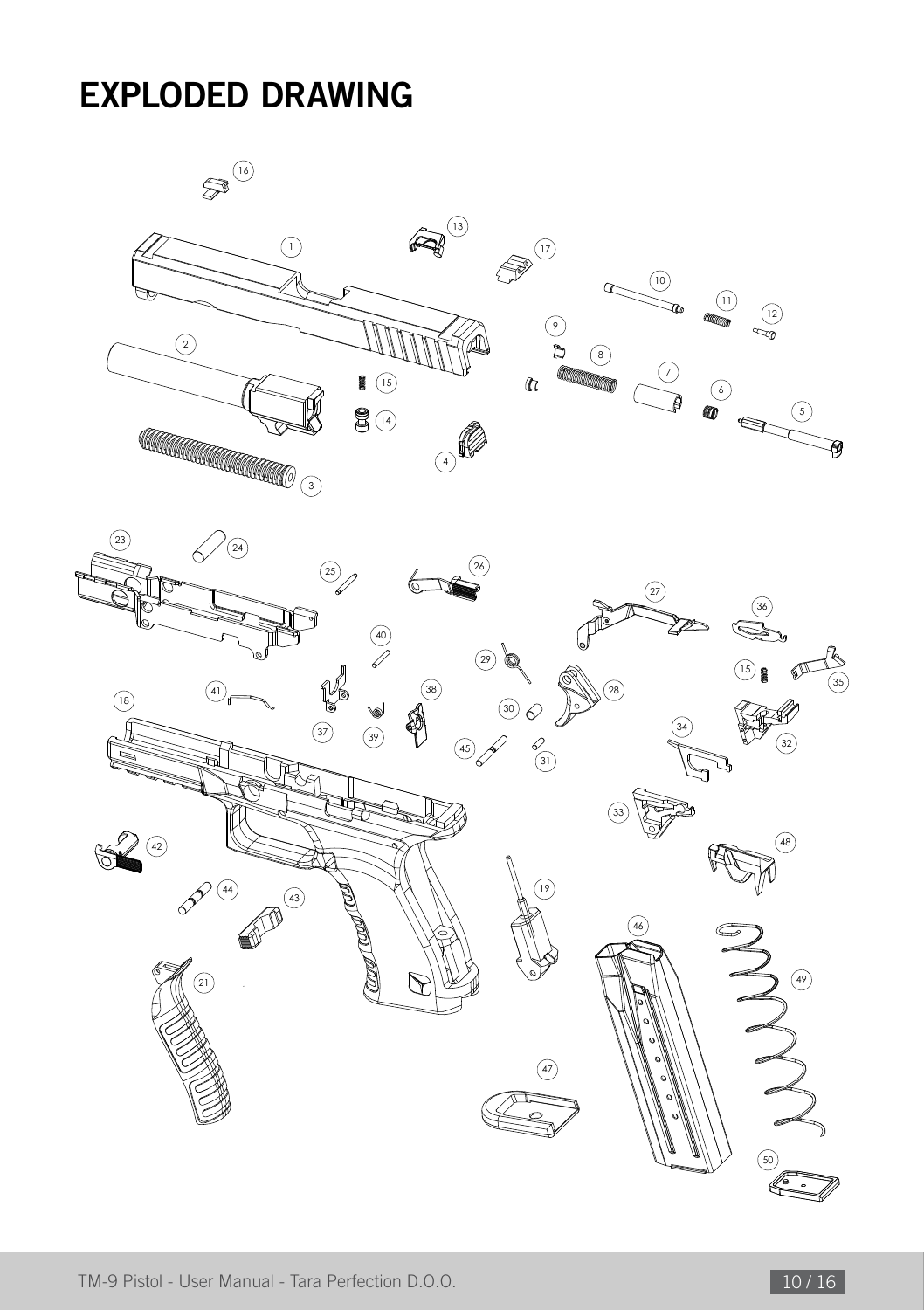| 1              | Slide                              |
|----------------|------------------------------------|
| $\overline{c}$ | Barrel                             |
| 3              | <b>Recoil Spring</b>               |
| 4              | Cover Plate                        |
| 5              | <b>Firing Pin</b>                  |
| 6              | Spring Recoil Firing Pin           |
| 7              | Spacer Sleeve                      |
| 8              | Spring Firing Pin                  |
| 9              | Spring Cup                         |
| 10             | <b>Extractor Depressor Plunger</b> |
| 11             | Spring Extractor Depressor         |
| 12             | <b>Extractor Loaded Bearing</b>    |
| 13             | Extractor                          |
| 14             | <b>Firing Pin Safety</b>           |
| 15             | Spring FP Safety                   |
| 16             | Front Sight                        |
| 17             | Rear Sight                         |
| 18             | Receiver                           |
| 19             | Assembling Tool                    |
| 21             | Grip                               |
| 23             | Insert Frame                       |
| 24             | Pin Locking Bridge                 |
| 25             | Pin Insert Frame                   |
| 26             | Slide Stop Lever                   |
| 27             | Trigger Bar                        |
| 28             | <b>Trigger</b>                     |
| 29             | Spring Trigger Reset               |
| 30             | Trigger Bush                       |
| 31             | Pin Trigger Bar 2,5x8              |
| 32             | Rear Holder R                      |
| 33             | Rear Holder L                      |
| 34             | Ejector                            |
| 35             | Connector                          |
| 36             | Link Disassembling                 |
| 37             | Insert Magazine Catch              |
| 38             | Magazine Catch                     |
| 39             | Spring Magazine Catch              |
| 40             | Pin Magazine Catch                 |
| 41             | Spring Take Down Lever             |
| 42             | Take Down Lever                    |
| 43             | Magazine Release Button            |
| 44             | Pin Trigger                        |
| 45             | Pin Rear Holder                    |
| 46             | Magazine Tube                      |
| 47             | Magazine Floor Plate               |
| 48             | Magazine Follower                  |
| 49             | Magazine Spring                    |
| 50             | Magazine Lock Plate                |
|                |                                    |

### **LUBRICATION**

There are seven lubrication points where a single drop of high-quality firearms lubricant should be applied. This will ensure proper lubrication. Care should be taken not to over-lubricate. Excess lubricant can collect quantities of unburned powder and carbon residue, which could interfere with proper functioning of the pistol.

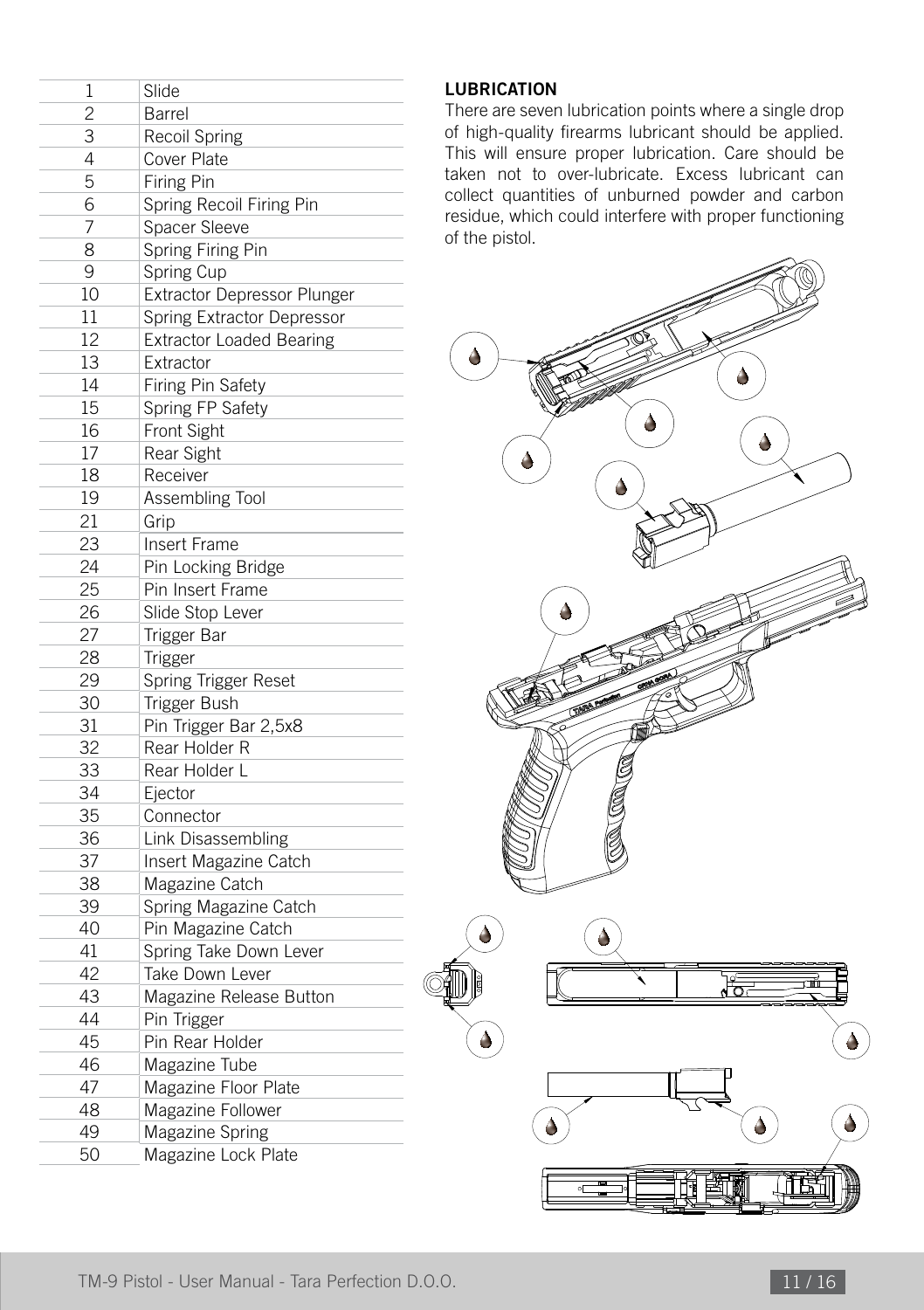# **PARTS AND ASSEMBLY GROUPS**

### **SLIDE ASSEMBLY**

Slide Channel-Liner Extractor Rear Sight Front Sight

### **FIRING PIN ASSEMBLY**

Firing Pin Spring Firing Pin Spacer Sleeve Spring Recoil Firing Pin Spring Cups

### **EXTRACTOR DEPRESSOR ASSEMBLY**

Extractor Depressor Plunger Spring Extractor Depressor Extractor Loaded Bearing

**FP-SAFETY ASSEMBLY** Firing Pin Safety Spring FP Safety

**COVER PLATE ASSEMBLY** Cover Plate Plate Insert

### **BARREL 9mm**

**RECOIL SPRING ASSEMBLY** Rod Recoil Spring Recoil Spring Loaded Bearing Recoil Spring

### **RECEIVER ASSEMBLY**

Receiver Grip Magazine Release Button Take Down Lever Spring Take Down Lever Pin Trigger Pin Rear Holdert

### **INSERT FRAME ASSEMBLY**

Insert Frame Pin Locking Bridge Pin Insert Frame

### **REAR HOLDER ASSEMBLY**

Rear Holder L,R Connector Ejector Spring FP Safety Link Disassembling

#### **TRIGGER ASSEMBLY**

Trigger Bar Trigger Pin Trigger Bar Trigger Bush Spring Trigger Reset

### **MAGAZINE CATCH ASSEMBLY**

Insert Magazine Catch Magazine Catch Pin Magazine Catch Spring Magazine Catch

### **SLIDE STOP LEVER ASSEMBLY**

Slide Stop Lever Spring Slide Stop Lever

### **ASSEMBLING TOOL ASSEMBLY**

Assembling Tool Pin Tool Pin Line 3x16

### **MAGAZINE ASSEMBLY**

Magazine Tube Magazine Follower Magazine Spring Magazine Lock Plate Magazine Floor Plate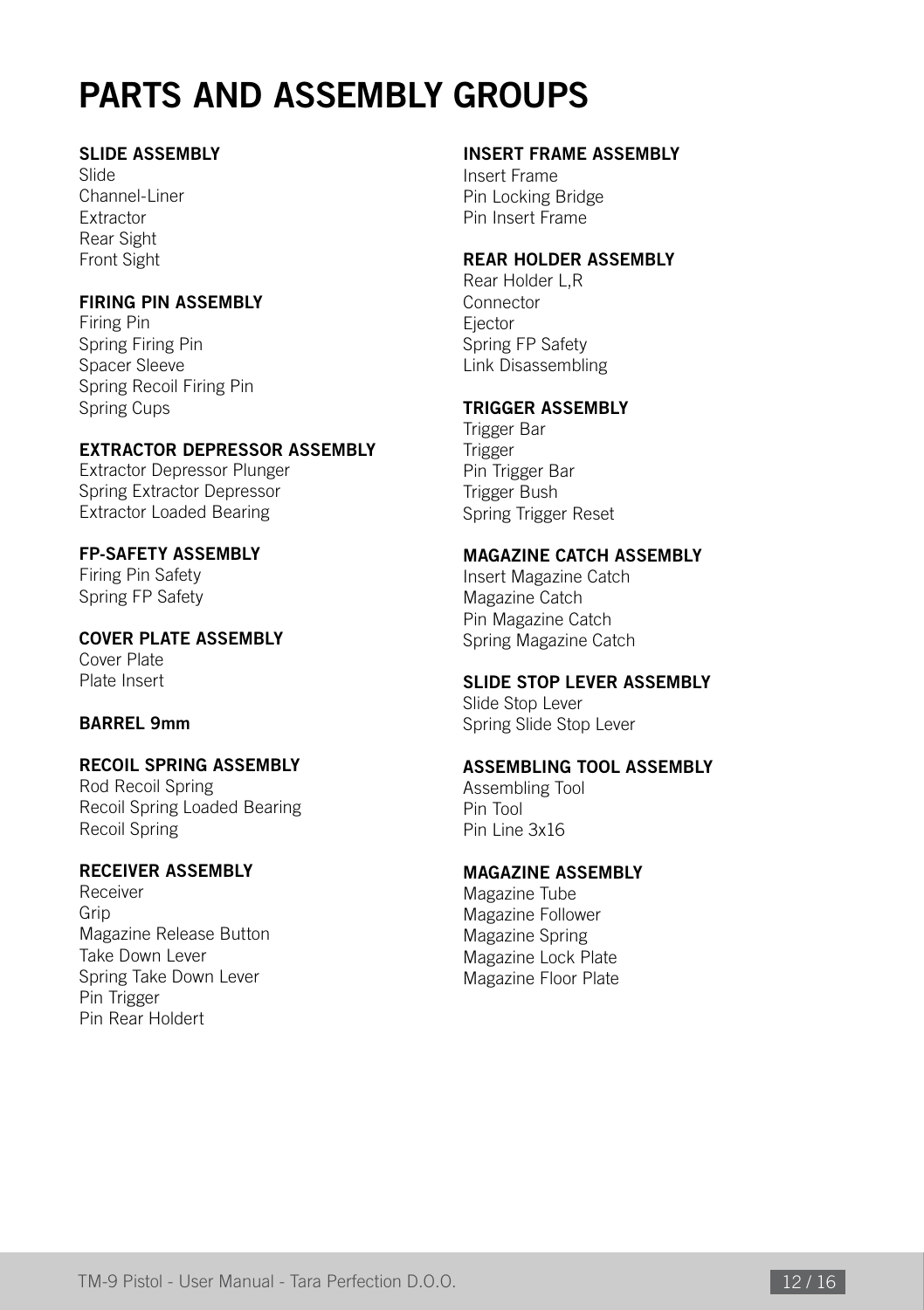# **SIGHTS**

These consist of a rear sight and front in which auto luminescent elements are inserted. Front and rear sight are adjustable for windage.

# **LOADING AND FIRING**

- 1. The magazine is filled by pushing each individual round into the magazine from the top front. The base of the round is pressed down first against the pressure of the spring.
- 2. Introduce the magazine into the magazine shaft until the magazine catch is completely engaged.
- 3. Rack the slide and allow it to slide forward into the locked position. The trigger finger of the shooting hand must remain outside the trigger guard. The weapon is now chambered and ready to fire.
- 4. After the last case has been ejected, the slide remains in the open position. Remove the empty magazine from the weapon by pushing the magazine release. Insert a loaded magazine and then either push the slide stop lever downward or pull back the slide a few millimeters to allow the slide-stop-lever to disengage and release the slide, which will then automatically move forward and chamber another round from the loaded magazine.



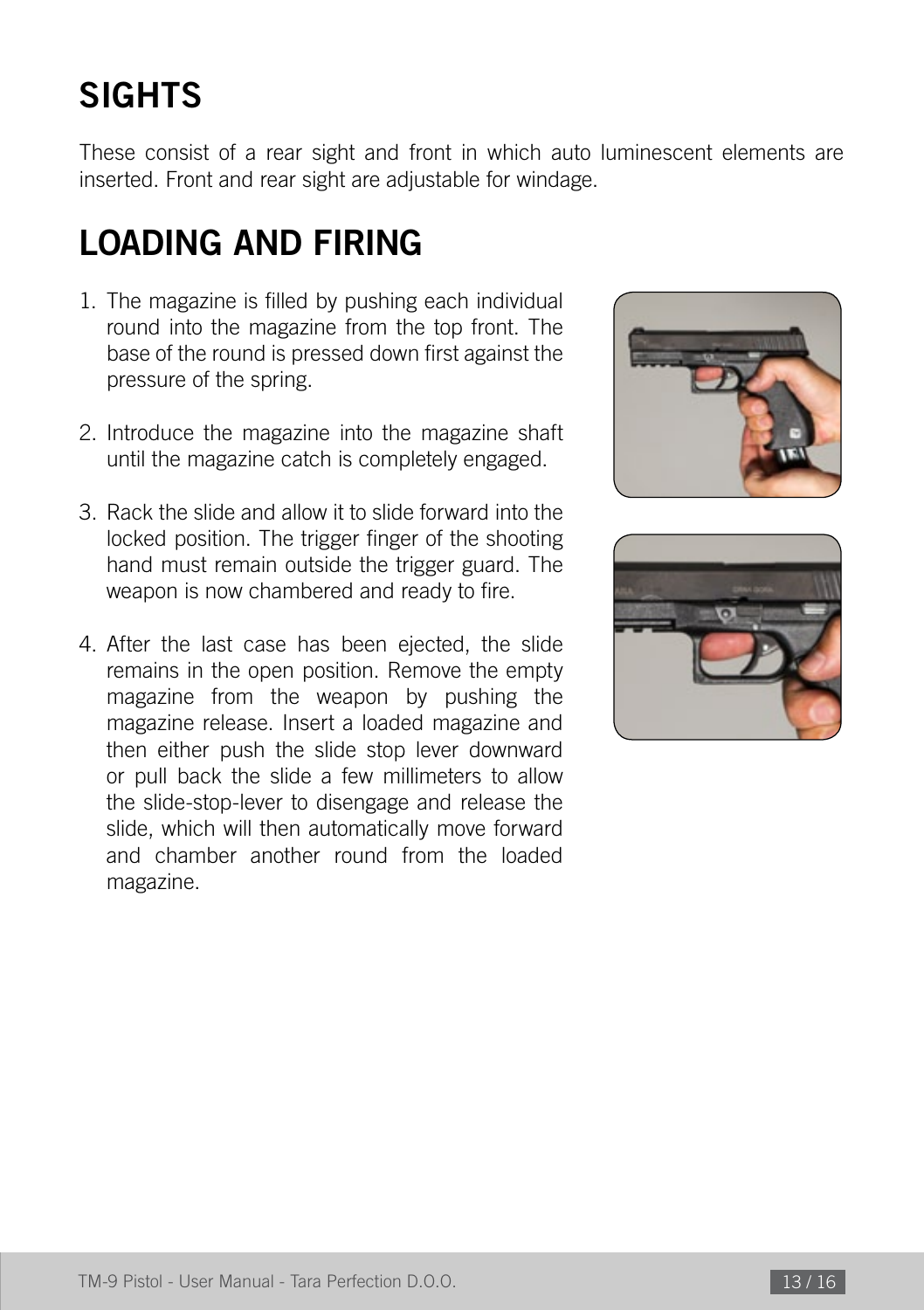### **UNLOADING**

- 1. Remove magazine by depressing the ambidextrous magazine release.
- 2. Make sure your finger is off the trigger and out of the trigger guard.
- 3. Pull back the slide to eject any round which could be in the chamber.
- 4. Check to make sure that there is no round in the chamber.
- 5. Release the slide stop lever so that the slide moves into the forward position. Pull the trigger into the fully pulled position with the pistol pointing in a safe direction.

CAUTION: ALWAYS UNLOAD YOUR PISTOL IMMEDIATELY AFTER USE AND PRIOR TO CLEANING AND STORAGE TO MINIMIZE THE RISK OF ACCIDENTAL DISCHARGE. IN ORDER TO AVOID A REVERSE CLEARANCE REMEMBER TO FIRST REMOVE THE MAGAZINE AND THEN OPEN THE SLIDE TO CHECK THE CHAMBER FOR AMMUNITION LEFT.

### **DISASSEMBLING AND REASSEMBLING**

- 1. For normal cleaning and inspection, it is sufficient to field-strip the pistol into its 5 main components: slide, barrel, recoil spring, receiver, magazine
- 2. It is recommended to use the original maintenance cleaning kit to lubricate and clean the weapon. In addition, only special greases and oils specifically recommended for guns should be used.
- 3. TARA TM-9 pistols should be field-stripped in the following sequence:
	- Point pistol in a safe direction
	- Take out the magazine from the receiver
	- Check for safety (ensuring there is no round in the barrel / chamber)
	- Make sure that your finger is off the trigger and out of the trigger guard







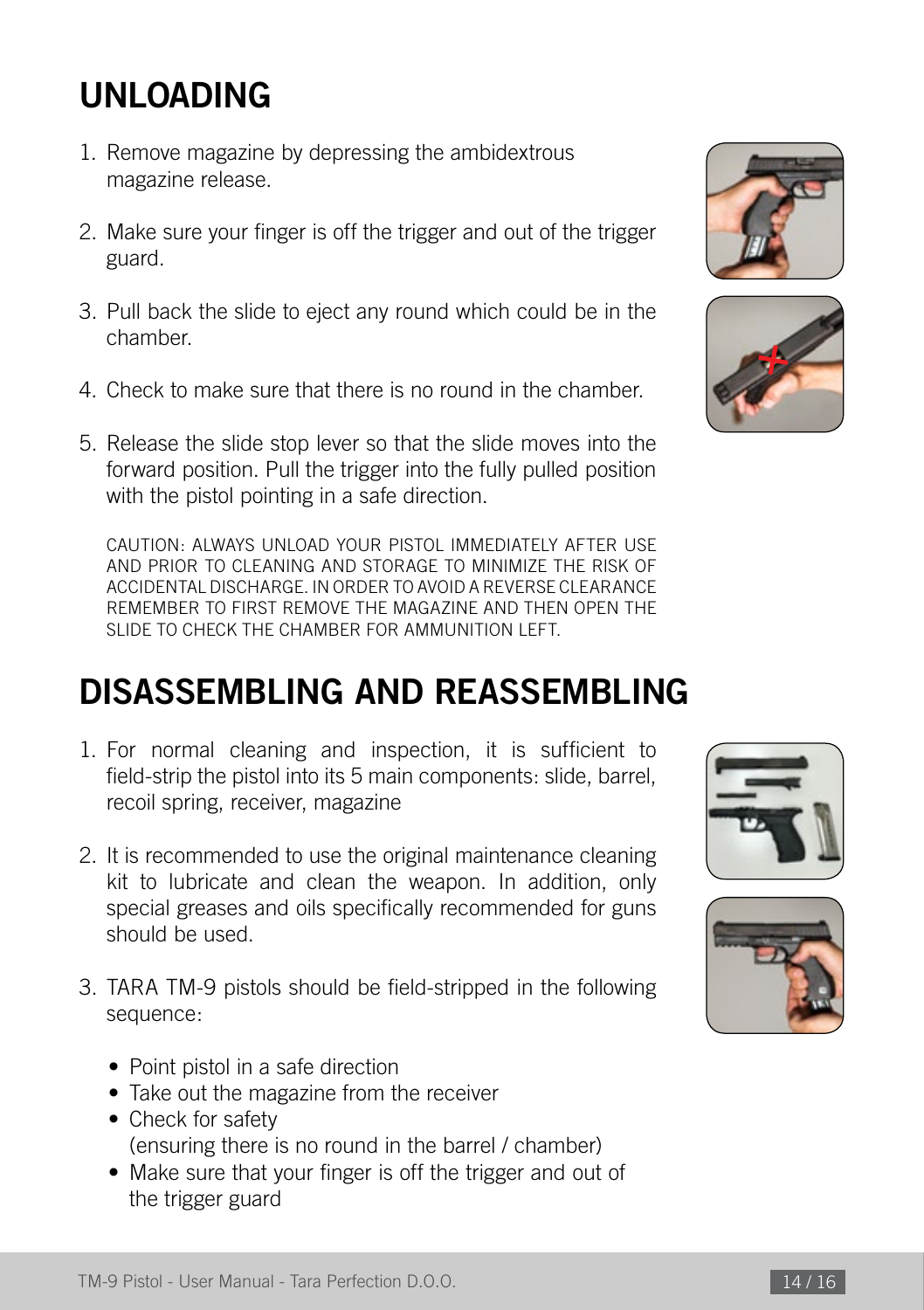- 4. Removal of the slide is carried out as follows:
	- Pull back the slide and push up the slide-stop lever so that the slide stays open.
	- Turn down the disassembly lever clockwise from 3 o'clock to 6 o'clock.
	- Push the slide forwards and separate it from the receiver.

THERE IS NO NEED TO PULL THE TRIGGER AGAIN AFTER THE CLEARANCE PROCEDURE. AN INTERNAL MECHANISM WILL ALLOW THE SLIDE TO BE TAKEN OFF THE RECEIVER WITH THE TRIGGER STAYING IN THE FORWARD POSITION.

- 5. Removal of the barrel is carried out as follows:
	- Compress the recoil spring assembly lightly and push the assembly sideways and raise it.
	- Take the recoil spring assembly out of the slide
	- Grasp the barrel on the locking edge, push it slightly forwards, raise it and pull it out of the slide.

REASSEMBLING THE TARA TM-9 PISTOLS IS CARRIED OUT IN THE REVERSE ORDER TO THE ABOVE.